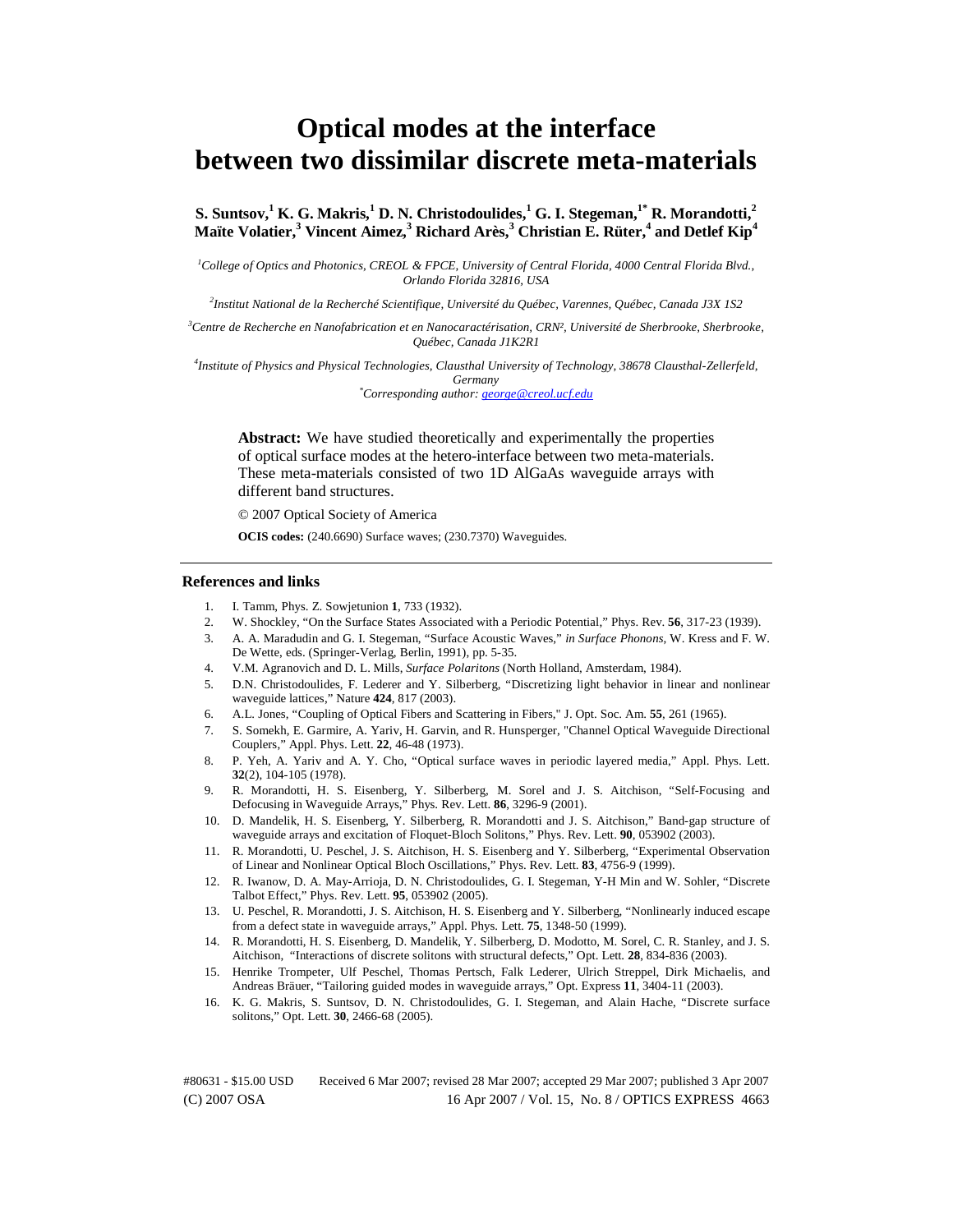- 17. S. Suntsov, K. G. Makris, D. N. Christodoulides, G. I. Stegeman, A. Hache, R. Morandotti, H. Yang, G. Salamo and M. Sorel, "Observation of surface discrete solitons," Phys. Rev. Lett. **96**, 063901 (2006).
- 18. G. A. Siviloglou, K. G. Makris, R. Iwanow, R. Schiek, D. N. Christodoulides and G. I. Stegeman, Y.-H. Min, and W. Sohler, "Observation of discrete quadratic surface solitons," Opt. Express **14**, 5508-16 (2006).
- 19. E. Smirnov, M. Stepić, C. E. Rüter, D. Kip, and V. Shandarov, "Observation of staggered surface solitary waves in one-dimensional waveguide arrays," Opt. Lett. **31**, 2338-2340 (2006).
- 20. C. R. Rosberg, D. N. Neshev, W. Krolikowski, A. Mitchell, R. A. Vicencio, M. I. Molina, and Yu. S. Kivshar, "Observation of surface gap solitons in semi-infinite waveguide arrays," Phys. Rev. Lett. **97**, 083901 (2006).
- 21. A. A. Maradudin, "Nonlinear surface electromagnetic waves," in *Optical and Acoustic Waves in Solids-Modern Topics*, (World Scientific, Singapore, 1983), pp. 72-142.
- 22. U. Langbein, F. Lederer, and H. E. Ponath, "A new type of nonlinear slab-guided waves," Opt. Commun. **46**, 167-169 (1983).
- 23. N. N. Akhmediev, V. I. Korneev, and Y. V. Kuz'menko, "Excitation of nonlinear surface waves by Gaussian light beams," Sov. Phys. JETP **61**, 62-67 (1985).
- 24. K.G. Makris, J. Hudock, D.N. Christodoulides, G.I. Stegeman, O. Manela, and M. Segev, "Surface lattice solitons," Opt. Lett. **31**, 2774-6 (2006).
- 25. K. Okamoto, *Fundamentals of Optical Waveguides* (Academic, 2000).
- 26. J. Meier, D. Christodoulides, G. I. Stegeman, H. Yang, G. Salamo, R. Morandotti, J. S. Aitchison and Y. Silberberg, "Wide Beam Stabilities and Instabilities in One Dimensional Arrays of Kerr-Nonlinear Channel Waveguides," Journal of Optoelectronics Review **13**, 75-84 (2005).

# **1. Introduction**

It is a well known fact in many areas of science that the breaking of translational symmetry can lead to new phenomena unique to an interface. For example, surface electronic states in semiconductors owe their existence to the introduction of a boundary [1]. When two dissimilar semiconductor crystals are separated by an interface, new electronic states are formed in the gap between the valence and conduction bands [2]. In acoustics, the boundary is well-known to give rise to surface waves, in this case due to the coupling between transverse and longitudinal modes at the boundary [3]. In electromagnetics, surface waves such as plasmons can exist at the interface between a dielectric and a metal provided that the electron "gas" is excited below its plasma resonance [4]. The coupling between electromagnetic waves and other material resonances are known to lead to a variety of other surface guided modes such as surface exciton polaritons, etc [4].

There has recently been a surge of interest in the optics of artificially structured materials, called meta-materials. Examples of such meta-materials are periodic structures which exhibit many new phenomena due to their unique diffraction properties which arise from the evanescent coupling between adjacent channels [5]. The discrete diffraction behavior of these arrays was first considered by Allan Jones in 1965 and was observed experimentally in 1973 by Yariv's group [6, 7]. It was also demonstrated that under certain conditions the interface between a periodically layered structure and air could support linear TM polarized waves [8]. Periodic arrays have also led to the discovery of additional unique linear optical properties such as anomalous diffraction, multiple allowed bands, Bloch oscillations, the discrete Talbot effect, etc [9-12]. The disruption of translational symmetry by a defect buried in an "infinite" array has been predicted and observed to lead to "defect" modes [13-15]. These modes lie outside the Floquet-Bloch bands associated with the uniformly periodic structures and hence are localized at the defect site. To date, surface localized modes in 1D or 2D arrays have only been observed because of nonlinearity in the form of surface spatial solitons [16-20]. These nonlinear surface waves, sometimes called nonlinear Tamm states (in analogy with Tamm states in solid-state physics [1]) only exist above specific power thresholds, a characteristic predicted in the 1980s for the interface between continuous nonlinear media [21-23].

In this paper we predict and report experimentally the existence of *linear* propagating optical modes located in k-space in a band gap of two periodic meta-materials. It is known

(C) 2007 OSA 16 Apr 2007 / Vol. 15, No. 8 / OPTICS EXPRESS 4664 #80631 - \$15.00 USD Received 6 Mar 2007; revised 28 Mar 2007; accepted 29 Mar 2007; published 3 Apr 2007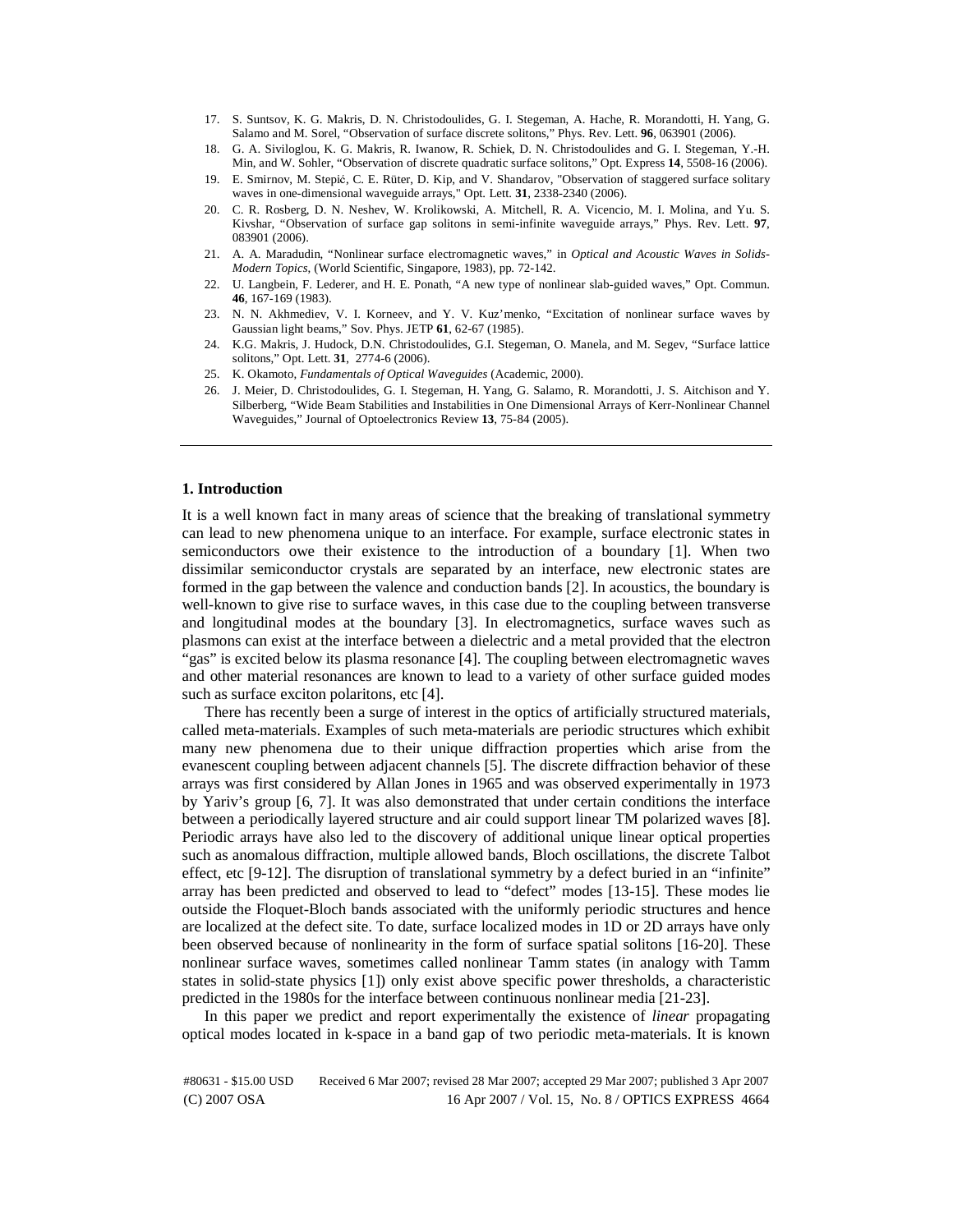that the Floquet-Bloch band structure of 1D arrays of channel waveguides can be engineered by varying the channel geometry [10]. We show here that under certain conditions on the interface between two dissimilar neighboring arrays, linear (no threshold power) modes exist with fields localized near the boundary and extending into both arrays. These waves exist by virtue of a strong evanescent coupling between the two arrays.

## **2. Sample structures and their diffraction patterns**

We initially modeled the system numerically in order to establish the range of fabrication parameters needed for observing interface effects [24]. The sample geometry is shown in Fig. 1. First, a finite-difference mode solver was used to evaluate the properties of the isolated channels in both arrays. Based on the overlap of the individual channel fields with their neighbors, there were four different inter-channel coupling strengths, namely c<sub>ll</sub> (between neighboring channels, left-side array), c*rr* (between neighboring channels, right-side array), c*lr* (between interface channel, left-side array to the interface channel, right-side array) and *crl* (between interface channel, right-side array to the interface channel, left-side array). The two interface channels are sufficiently different that the coupling coefficients for the gap from left to right, and right to left, are different [25].

The resulting parameters were used to model the continuous-wave (cw) response of the sample. The underlying paraxial equation of diffraction that describes the wave propagation (along z) in this one-dimensional AlGaAs system is:

$$
i\frac{\partial U}{\partial z} + \frac{1}{2k} \frac{\partial^2 U}{\partial x^2} + k_0 V(x)U = 0,
$$
\n(1)

where *U* is the envelope of the electric field, *x* is the transverse coordinate, and  $V(x)$  is a function that describes the refractive index distribution of the composite array (see Fig. 1(b)). In addition,  $k_0 = 2\pi / \lambda_0$  and  $k = k_0 n$ , where  $n = 3.28$  is the refractive index of  $Al_{0.18}Ga_{0.82}As.$ 



Fig. 1 (a) AlGaAs hetero-interface waveguide array composition. (b) Details of the dimensions of the two arrays where *d* is the separation between the two dissimilar arrays.

Beam propagation method (BPM) studies of the evolution of the beams inside the sample based on these equations are shown for excitation of a single boundary channel in Figs. 2 and 3 for the following parameters: the period of each array was  $D_l = D_r = 10$  µm, the channel widths were  $d_l = 2.4 \mu m$  and  $d_r = 5.4 \mu m$ , and the separations between the two arrays were  $d =$ 4, 3, and 2 µm. The corresponding coupling strengths were:  $c_{ll}$  = 530 m<sup>-1</sup>,  $c_{rr}$  = 440 m<sup>-1</sup>,  $c_{lr}$  = 380, 540, and 760 m<sup>-1</sup>,  $c_{rl} = 1470$ , 1840, and 2300 m<sup>-1</sup> for  $d = 4$ , 3, and 2  $\mu$ m, respectively. Clearly for  $d = 4 \mu m$  (Fig. 2) the tunneling across the gap between the two arrays is negligible and the discrete diffraction patterns are those reported previously for the excitation of boundary channels at the individual array edges [16, 17].

(C) 2007 OSA 16 Apr 2007 / Vol. 15, No. 8 / OPTICS EXPRESS 4665 #80631 - \$15.00 USD Received 6 Mar 2007; revised 28 Mar 2007; accepted 29 Mar 2007; published 3 Apr 2007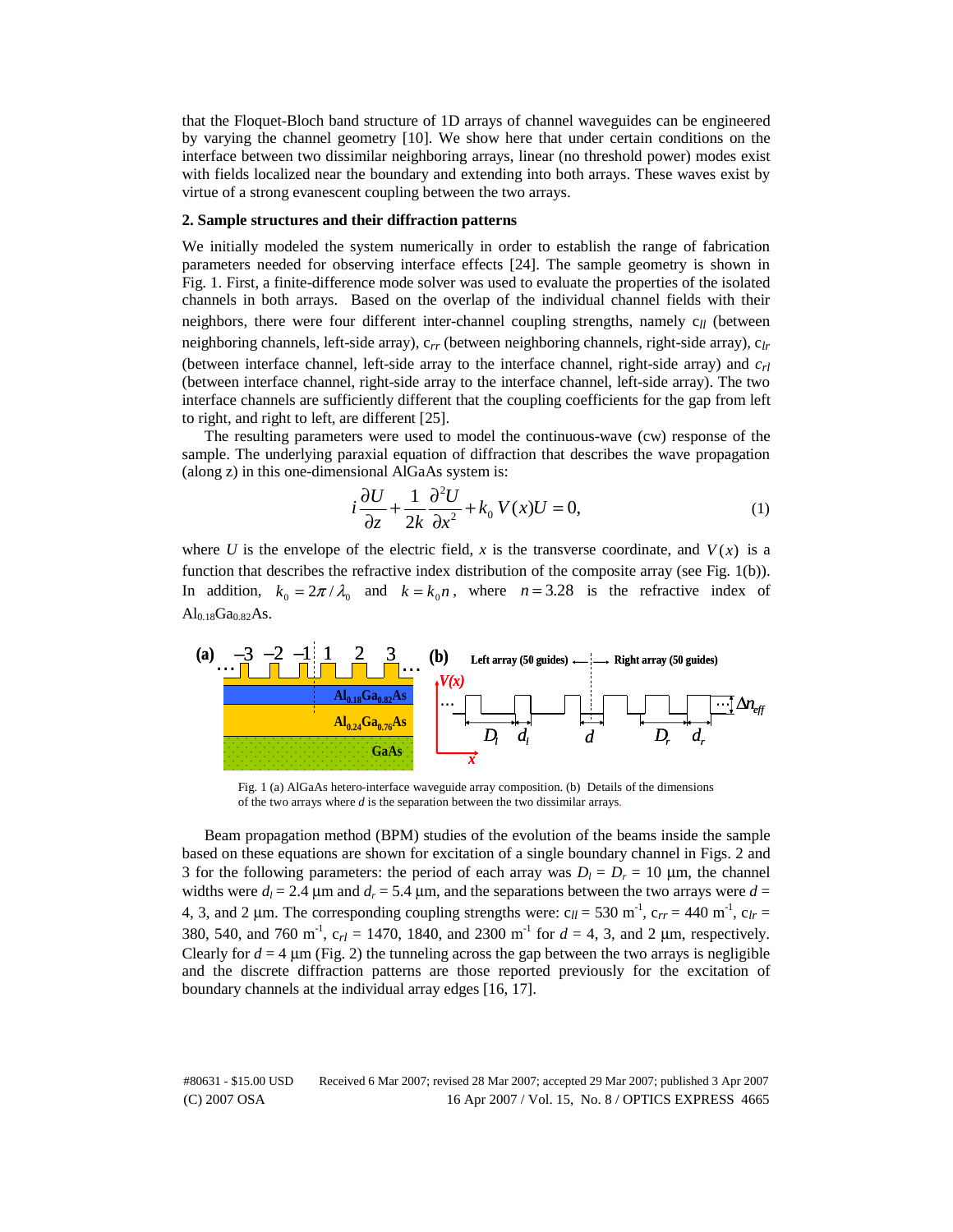

Fig. 2. BPM simulations for  $d = 4$  µm when a single boundary channel of the left (a) and right (b) arrays was excited, respectively. The position of the interface is shown by a dashed line; Z is the propagation distance.

Coupling between the arrays was observed numerically when the inter-array spacing was reduced to  $d = 3$  µm and strong coupling occurred for  $d = 2$  µm. These numerical results are shown in Fig. 3, again for independent excitation of the two boundary channels. Both Figs. 3(a) and 3(b) which correspond to single channel excitation on the left- and right-side of the boundary exhibit diffraction patterns which depart from those associated with the isolated arrays in Fig. 2. In Figs. 3(c) and 3(d), corresponding to  $d = 2 \mu m$  and selective excitation of the left- and right-side channels respectively, there is evidence of strong localization of the electromagnetic field to the two boundary channels.



Fig. 3. Simulated discrete diffraction intensity patterns when the distance between arrays is decreased. (a), (b)  $d = 3 \mu m$ ; (c), (d)  $d = 2 \mu m$ . Boundary channel of the left-side (a), (c) and right-side (b), (d) arrays was excited.

Based on these simulations,  $d = 2$ , 3, and 4  $\mu$ m were chosen for the sample fabrication. We varied the channel widths, center-to-center spacing, etch depth and spacing between the arrays over a broad range of values. Here  $D_l$  and  $D_r$  were typically 10  $\mu$ m, and the  $d_l$  and  $d_r$ ranged from 2.4 to 5.4 μm. Propagation losses of 0.6 dB/cm, too small for imaging the scattered light from above the sample, were measured for isolated channels, which served as a

(C) 2007 OSA 16 Apr 2007 / Vol. 15, No. 8 / OPTICS EXPRESS 4666 #80631 - \$15.00 USD Received 6 Mar 2007; revised 28 Mar 2007; accepted 29 Mar 2007; published 3 Apr 2007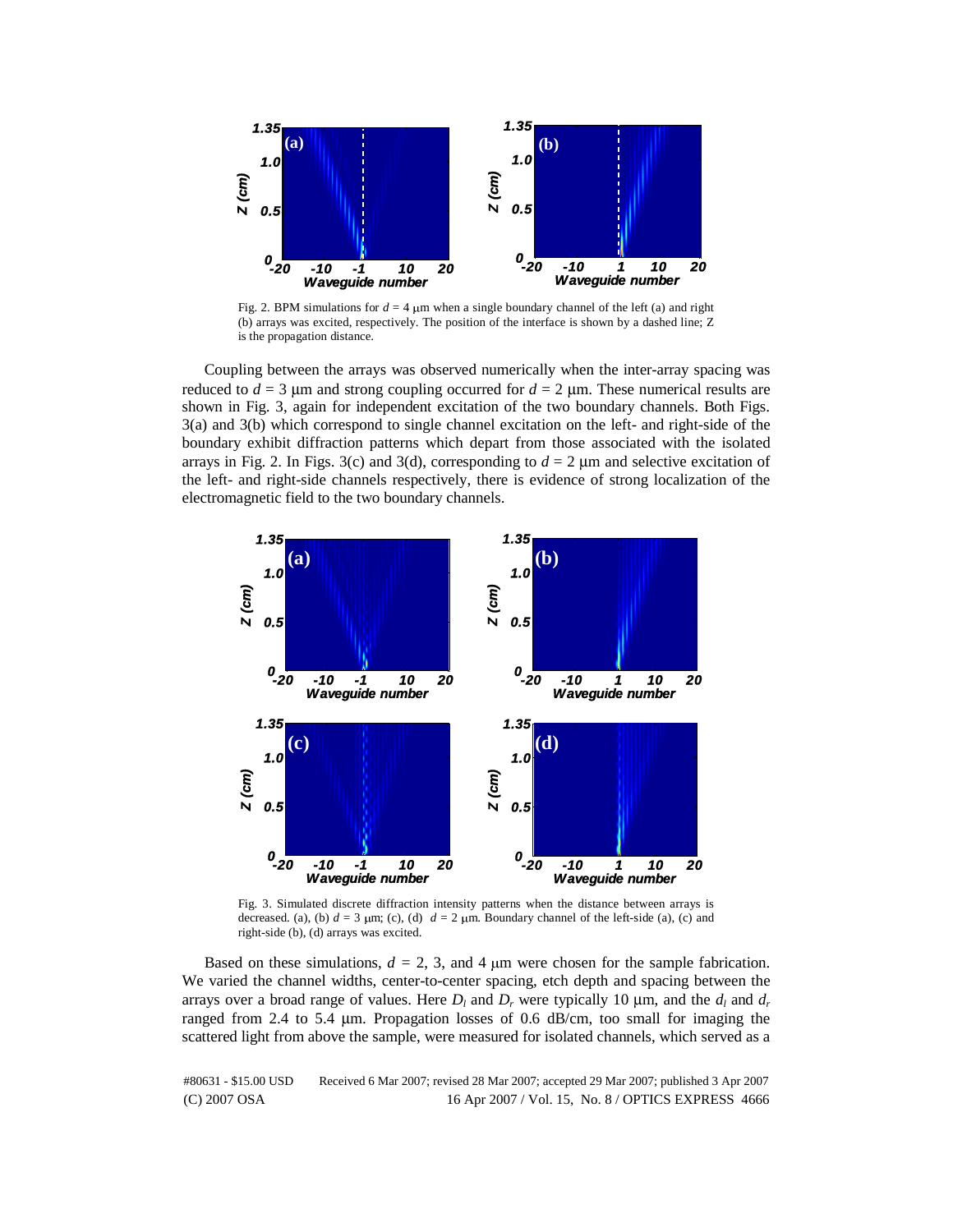low finesse symmetric Fabry-Perot resonators, using the variation in the transmitted intensity, when the input wavelength was scanned. Radiation at 1550 nm wavelength from a low power cw source (HP8164A/81680A diode laser) was focused onto the first channel's input facet on either side of the boundary. We imaged the intensity distribution at the output facet with an InGaAs line array camera. The experimental results presented in Fig. 4 are in excellent agreement with the numerical simulations. For  $d = 4 \mu m$ , light diffracts away from the boundary for both excitation geometries. These results, both experimental and numerical, imply that linear modes are possible at the interface between the two arrays.



Fig. 4. Intensity patterns observed at the output facet of AlGaAs samples for different separations between two arrays for (a)  $d = 4 \mu m$ , (b)  $d = 3 \mu m$ , and (c)  $d = 2 \mu m$ . Intensity distributions when the first channel of the left (blue curves) and of the right (red curves) array is excited are shown. The position of the interface is shown by a dotted line.

#### **3. Calculation of the band structure of the two semi-infinite arrays**

The electromagnetic modes of the composite hetero-structure were numerically calculated for the available samples. More specifically, stationary solutions of Eq. (1) of the form  $U(x, z) = \phi(x) \exp[i\lambda z]$ , where  $\lambda$  is the propagation eigenvalue of a particular mode (interface or Floquet-Bloch mode), and  $\phi(x)$  is the transverse electric field profile, were determined by applying finite differences techniques. For the sample described above  $(d = 2)$ <sup>μ</sup>m), the corresponding band structure is depicted in Fig. 5(a). Here the first order bands of the right- and left-side arrays are represented by the red and the blue upper curves, respectively. Also, a part of the second order band of the right-side array is shown in red at the bottom of Fig. 5(a). For this specific sample, only one interface mode was numerically found, with its eigenvalue (red dot in Fig.  $5(a)$ ) lying in the gap between the first band of the left-side array and the second band of the right-side array.



Fig. 5. (a) Band structure of the composite array showing the first order bands of the right-side array (red, top) and of the left-side array (blue, middle), and part of the second order band (red, bottom) of the right-side array. (b) Electric field distribution associated with the interface mode.

(C) 2007 OSA 16 Apr 2007 / Vol. 15, No. 8 / OPTICS EXPRESS 4667 #80631 - \$15.00 USD Received 6 Mar 2007; revised 28 Mar 2007; accepted 29 Mar 2007; published 3 Apr 2007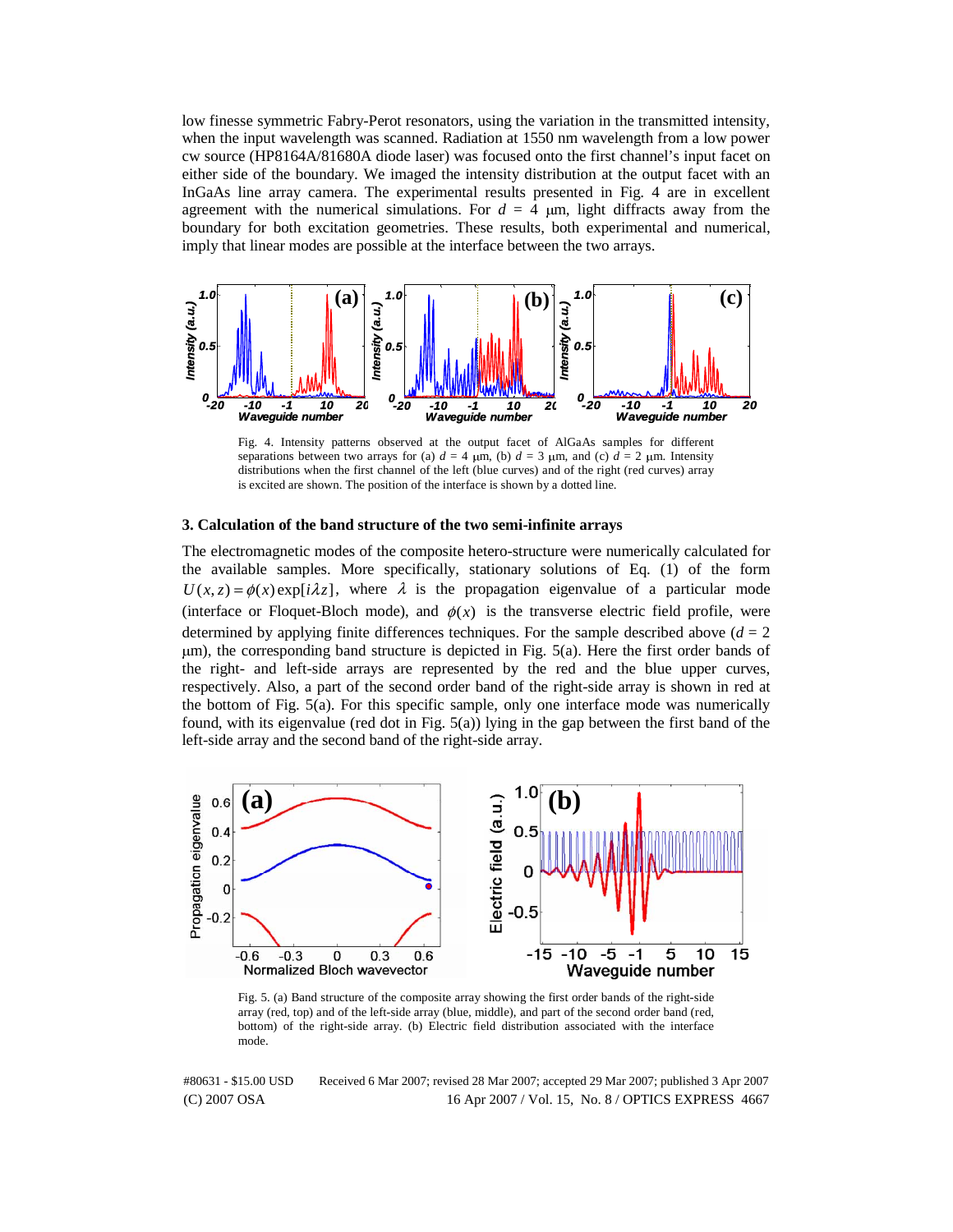The stronger the coupling between the two arrays, the deeper the eigenvalue lies in the gap below the first order band of the left array. The field distribution associated with this mode is "staggered" in each array, i.e. the fields are  $\pi$  out of phase in neighboring channels with an electric field distribution shown in Fig. 5(b).

Of the thirteen different composite arrays available, surface interface states confined to no more than 5-10 channels from the boundaries were predicted for five of them, all of the staggered variety.

## **4. Experiments on interface modes**

We performed a number of experimental tests to verify that the predicted interface modes do exist. The case of strong localization with single channel excitation was already discussed above and clear departure from the classical diffraction patterns was observed. It is clear from the theoretical work that the interface mode fields are  $\pi$  out-of-phase between adjacent channels and are spread over a number of waveguides. Hence a beam tilted to produce a  $\pi$ phase difference between adjacent sites and several channels wide would produce better coupling to the interface modes than the single channel excitation. The experimental results with a Gaussian input beam of FWHM =  $35 \mu$ m centered at the interface are shown in Fig. 6(c). A BPM code was written based on Eq. (1) and was used to compare directly the output intensity distribution with experiment under the same excitation conditions. The agreement was excellent. Similar excellent agreement was obtained for the other four cases which were predicted to exhibit strongly confined interface modes. When the code was propagated to  $z =$ 5 cm, the results agreed completely with the mode solver results.



Fig. 6. (a) Intensity distribution associated with the interface mode. (b),(d) Numerically obtained BPM results: (b) output intensity and (d) propagation of the beam as would be seen from the top. (c) Intensity pattern of an interface mode observed experimentally at the output of AlGaAs sample.

In a second set of experiments, the relative phase  $\Delta\theta$  between adjacent channels was varied continuously by tilting a wide input beam with respect to the sample facet and recording the beam position at the array output. This technique has been shown to yield the derivative of the dispersion relation for the modes of the array [26]. The results are shown for

(C) 2007 OSA 16 Apr 2007 / Vol. 15, No. 8 / OPTICS EXPRESS 4668 #80631 - \$15.00 USD Received 6 Mar 2007; revised 28 Mar 2007; accepted 29 Mar 2007; published 3 Apr 2007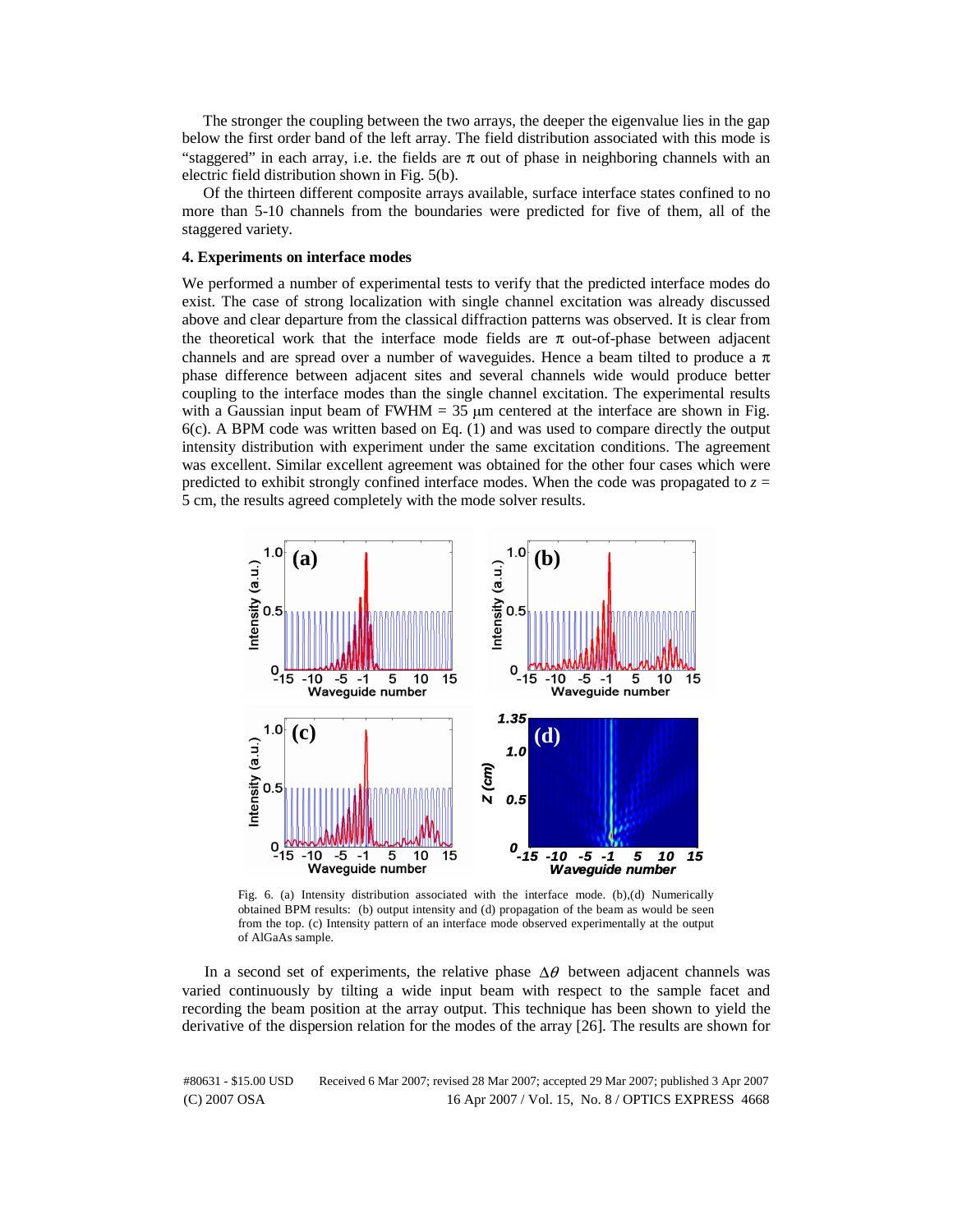the middle of an array in Fig. 7(a), across an interface with  $d = 5 \mu m$  (predicted to have no interface modes) in Fig. 7(b), and in Fig. 7(c) for an array interface  $(d = 2 \mu m)$  predicted to have an interface mode. The interface modes at the zone boundaries are clearly visible in Fig. 7(c).



Fig. 7. (a) The derivative of the first band measured in the middle of the right-side array. (b) The structure of the derivatives of the first bands of the left-side array and of the right-side array with an input beam overlapping the interface. This array showed no interface mode, in agreement with theory. (c) Same as (b) but in an array showing an interface mode identified by the yellow ellipses.

A third test was performed by varying continuously the relative phase between adjacent channels and by recording the output intensity distribution. A movie of the interface mode formation based on this procedure is shown below as Fig. 8. Only for phase differences between adjacent channels in the vicinity of  $\pm \pi$  is there strong localization of the fields at the interface. Note that for in-phase adjacent channels ( $\Delta \theta = 0$ ), only discrete diffraction is obtained, in agreement with all our theoretical calculations.



Fig. 8. Movie showing the dependence of the output intensity distribution from a composite array when the relative phase between adjacent channels was varied. Here  $d = 2 \mu m$ .

In different samples it should be possible to have different symmetry interface modes including unstaggered-unstaggered (in-phase, in-phase) fields, and unstaggered-staggered (inphase,  $\pi$  out-of-phase) fields in the two arrays respectively. We have investigated these possibilities numerically by varying the effective refractive index contrast  $\Delta n_{\text{eff}}$  and separation *d* while keeping other parameters of the two arrays fixed, and have found that all of these modes should exist under different conditions, see Fig. 9.

(C) 2007 OSA 16 Apr 2007 / Vol. 15, No. 8 / OPTICS EXPRESS 4669 #80631 - \$15.00 USD Received 6 Mar 2007; revised 28 Mar 2007; accepted 29 Mar 2007; published 3 Apr 2007